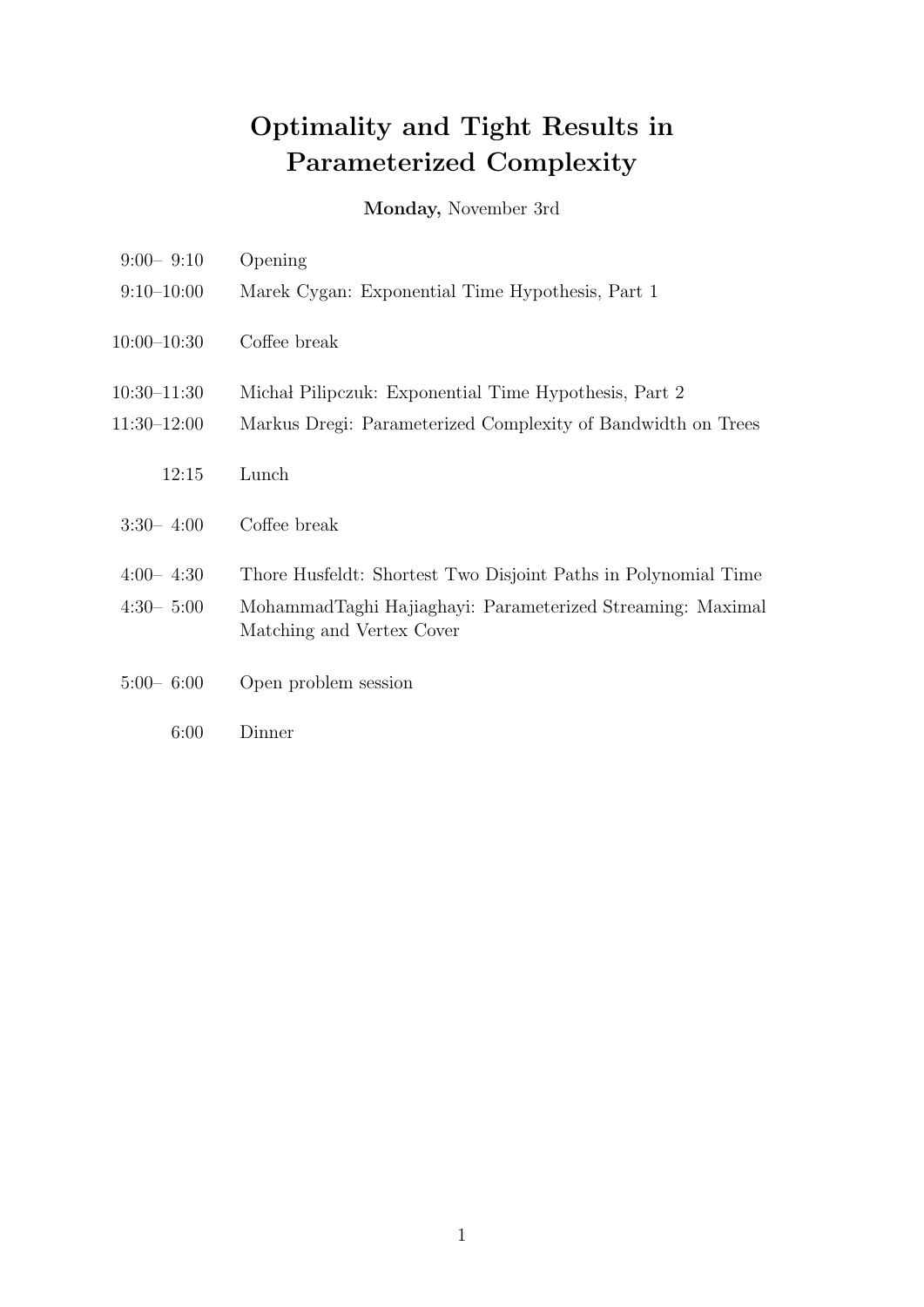Tuesday, November 4th

| $9:00-10:00$    | Daniel Lokshtanov: The Strong Exponential Hypothesis                                                                                                       |
|-----------------|------------------------------------------------------------------------------------------------------------------------------------------------------------|
| $10:00-10:30$   | Coffee break                                                                                                                                               |
| $10:30 - 11:30$ | Virginia Vassilevska Williams: Implications of SETH for polynomial<br>time problems                                                                        |
| $11:30-12:00$   | Gregory Z. Gutin: FPT algorithms for the Workflow Satisfiabil-<br>ity Problem with User-Independent Constraints: Optimality and<br>Experimental Evaluation |
| 12:15           | Lunch                                                                                                                                                      |
| $3:30-4:00$     | Coffee break                                                                                                                                               |
| $4:00 - 5:00$   | Stefan Szeider: Backdoors, Satisfiability, and Problems Beyond NP                                                                                          |
| $5:00 - 6:00$   |                                                                                                                                                            |
| 6:00            | Dinner                                                                                                                                                     |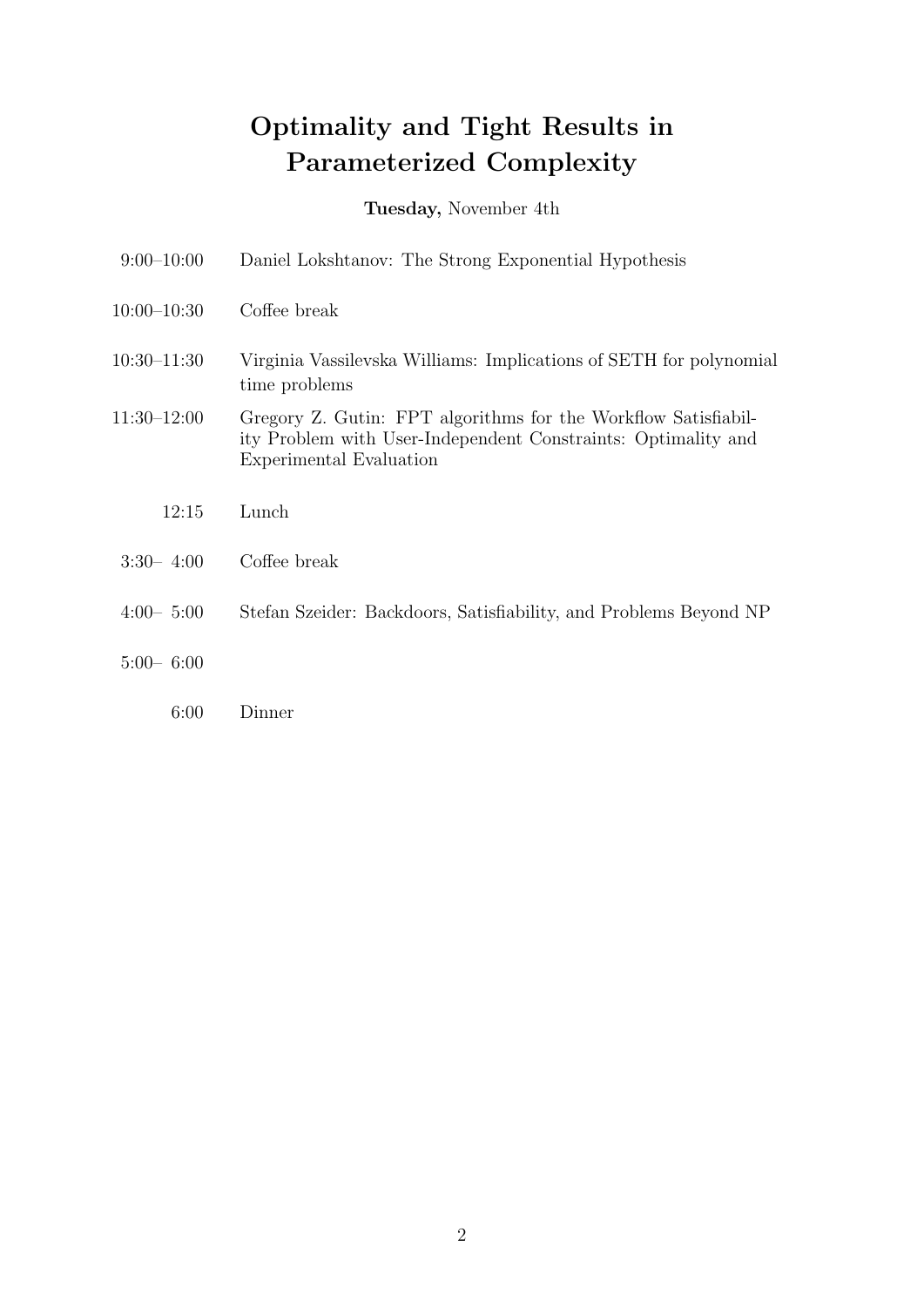Wednesday, November 5th

| $9:00 - 9:30$   | Bart Jansen: Uniform Kernelization Complexity of Hitting Forbidden<br><b>Minors</b>          |
|-----------------|----------------------------------------------------------------------------------------------|
| $9:30-10:00$    | Ondřej Suchý: Tree Deletion Set Has a Polynomial Kernel (but no<br>OPT $O(1)$ Approximation) |
| $10:00-10:30$   | Coffee break                                                                                 |
| $10:30 - 11:00$ | Geevarghese Philip: Point Line Cover: The easy kernel is essentially<br>the best             |
| $11:00-11:30$   | Christian Knauer: The parameterized complexity of (some) geometric<br>problems               |
| $11:30-12:00$   | Iyad A. Kanj: Flip Distance is in FPT time $O(n + k c^k)$                                    |
| 12:15           | Lunch                                                                                        |
|                 | Afternoon: Hike                                                                              |
| 6:00            | Dinner                                                                                       |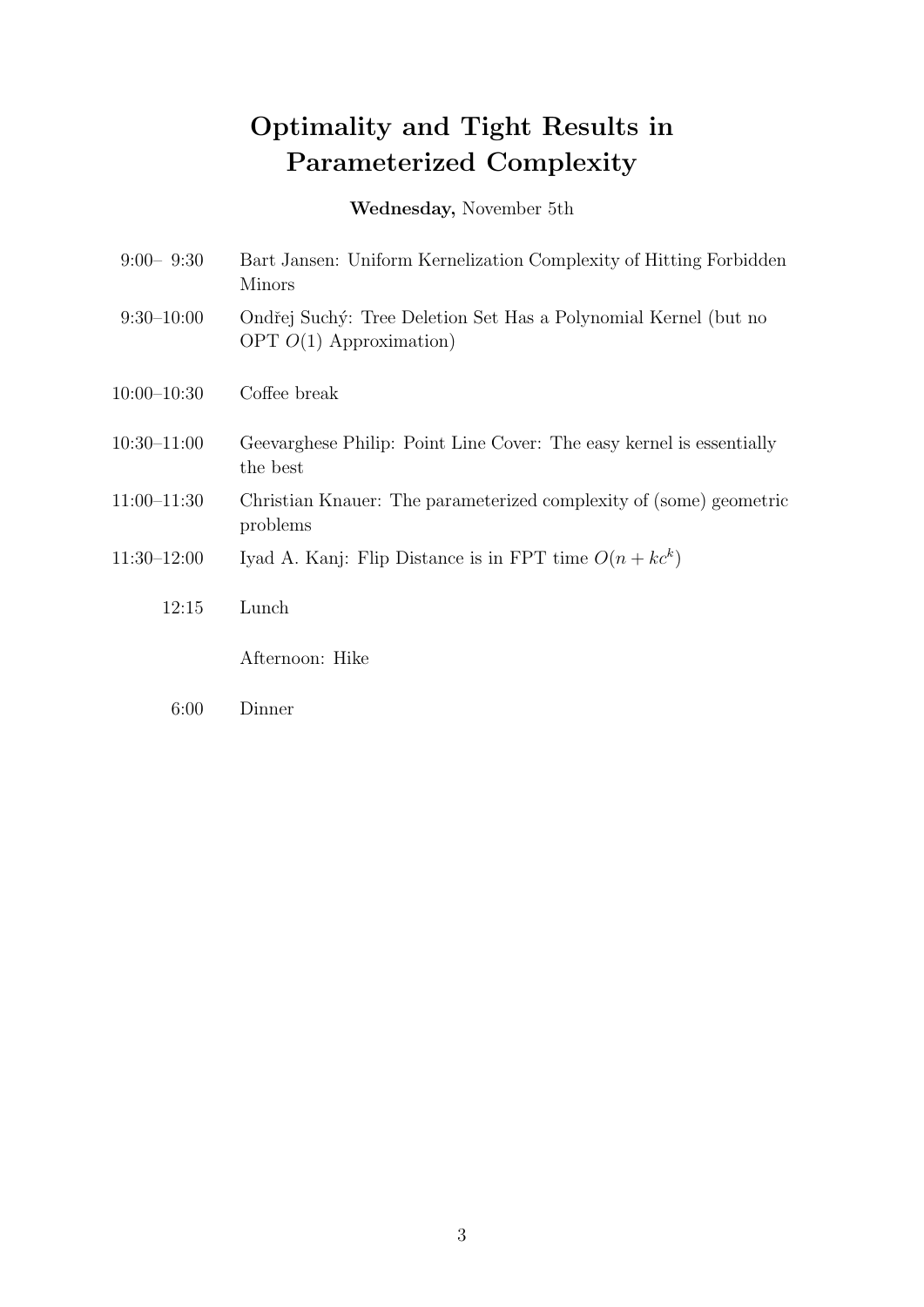Thursday, November 6th

| $9:00-10:00$    | Saket Saurabh: Fixed-parameter tractable canonization and iso-<br>morphism test for graphs of bounded treewidth |
|-----------------|-----------------------------------------------------------------------------------------------------------------|
| $10:00 - 10:30$ | Coffee break                                                                                                    |
| $10:30 - 11:00$ | Hans L. Bodlaender: On Courcelle's conjecture                                                                   |
| $11:00-11:30$   | Marcin Pilipczuk: Hitting forbidden subgraphs in graphs of bounded<br>treewidth                                 |
| $11:30-12:00$   | Mark Jones: The Mixed Chinese Postman Problem                                                                   |
| 12:15           | Lunch                                                                                                           |
| $3:30-4:00$     | Coffee break                                                                                                    |
| $4:00-4:30$     | Radu Curticapean: The complexity of counting k-matchings revisited                                              |
| $4:30-5:00$     | Andreas Björklund: Fast modular permanents                                                                      |
| $5:00 - 5:30$   | Lukasz Kowalik: Fast Witness Extraction Using a Decision Oracle                                                 |
| $5:30-6:00$     | Andrew Drucker: Kernelization lower bounds from weaker hardness<br>assumptions                                  |
| 6:00            | Dinner                                                                                                          |